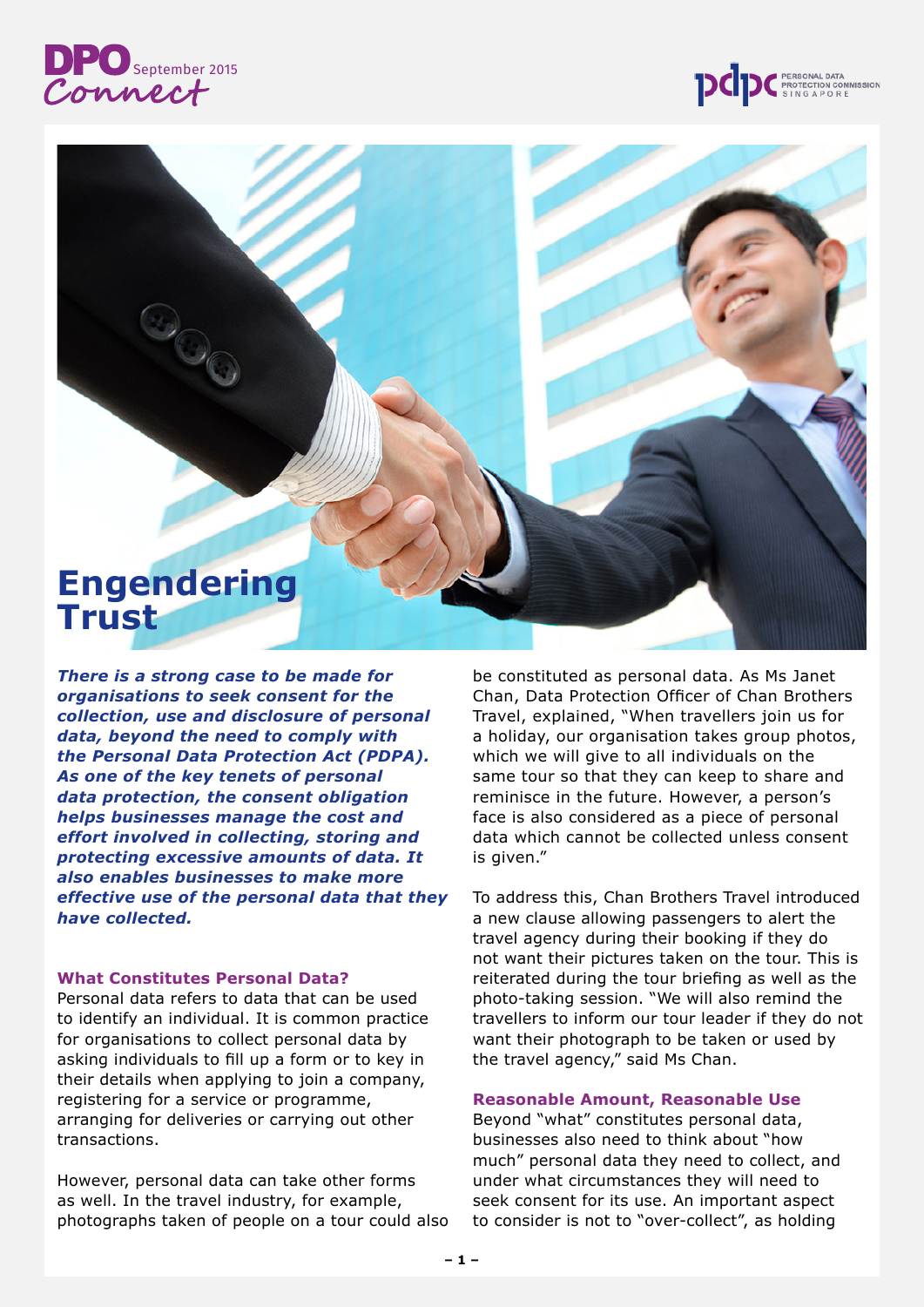



excessive personal data will also increase the risks and efforts required to protect it. To minimise the amount of personal data that an organisation has to protect, organisations should develop policies and processes to regularly review if the personal data is still required and stipulate a retention period for such data. Personal data that is no longer required should be properly disposed of.

The PDPA allows for the collection of personal data that is reasonable for an organisation's business use. For example, an online store would need to collect data such as the customer's address and contact details to deliver its products, while an employer would need to know its employees' bank account details in order to bank in their salaries.

At Quality Hotel Marlow, the front office is usually where personal data is collected, as guests are required to furnish their personal details to facilitate the check-in/out process. "We only collect data that are imperative for the check-in/check-out process," said Ms Mayvin Loo, marketing communications executive and DPO for the hotel. "For example, passport number, credit card details and full name are mandatory. Other personal details such as employment status and education level are not required and hence not collected."

There are, however, instances of organisations wanting to collect personal data beyond the scope of "reasonableness". An example would be organisations making the use of personal data a requirement for the provision of goods and services.

In its Advisory Guidelines on Requiring Consent for Marketing Purposes (May 2015), the Personal Data Protection Commission (PDPC) cites scenarios where businesses cannot refuse to

"We only collect data that are imperative for the check-in/check-out process."

**- Ms Mayvin Loo,**

Marketing Communications Executive and DPO at Quality Hotel Marlow

provide a service to the customer on grounds that the customer has not given consent for the use or disclosure of their data for particular purposes. For example:

- An education service provider requiring students to provide their name, photograph and examination scores for use in its publicity materials.
- A car cleaning service provider requiring its customers to consent to the sharing of their personal details with third-party marketing agencies.

In these examples, requiring customers to consent to the collection, use and disclosure of personal data for such purposes (or not allowing withdrawal of consent) goes beyond what is "reasonable" to provide the respective service to the individual.

There is no universal criteria for assessing "reasonableness". Organisations will need to contextualise their collection, use and disclosure of personal data within their business operations and needs. Organisations may wish to draw up a personal data inventory map that spells out what personal data is collected and why, who collects it, where it is stored and who it is disclosed to. Having in place appropriate personal data protection policies will help organisations to better identify the set of personal data they would reasonably request for. It will also help organisations become more accountable to their customers and engender trust on their organisations' practices.

# **Explicit or Deemed Consent**

When collecting personal data, organisations also have to inform individuals about the purposes for which the data is being collected, how it will be used or disclosed, and obtain the relevant consent.

Consent may be explicit or deemed. In its most straightforward form, and as good practice, organisations may wish to obtain consent in writing or in a format that can be easily retrieved if there is a need to prove consent in the future.

However, there may be scenarios where the consent is implied or deemed. In its advisory guidelines, the PDPC cites the example of an individual seeking treatment in a medical facility such as a clinic or hospital, and voluntarily